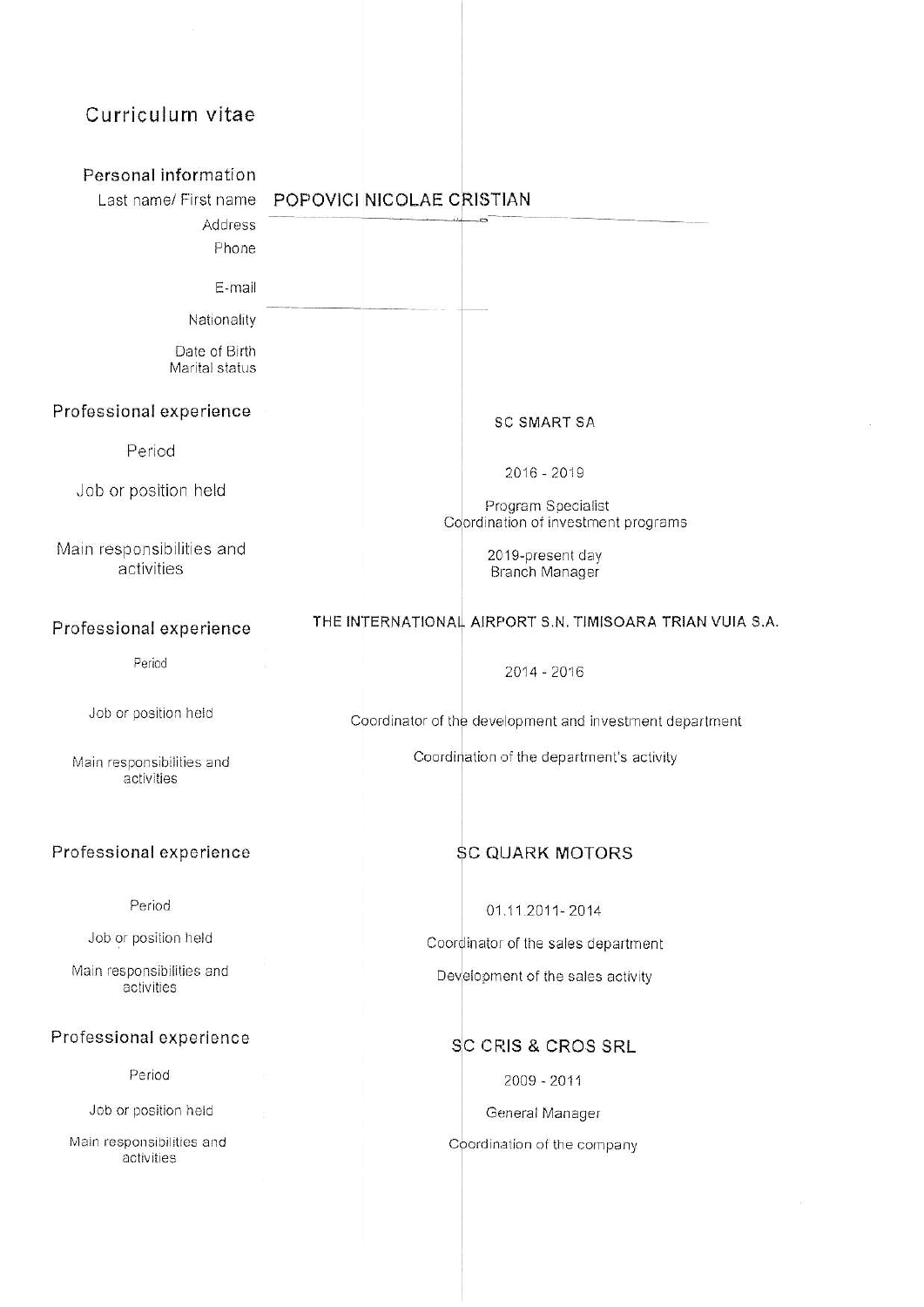#### Professional experience

Period Job or position held Main responsibilities and activities

> Type of activity or field of activity

#### Professional experience

Period

Job or position held

Main responsibilities and activities

## Culture House of the Students - Timisoara

01.05.2008-2009 General Manager

Coordination of the institution

Subordinated to the Ministry of Youth and Sports

## **SC. AUTOGLOBUS 2000**

01.06.2007-30.04.2009

Sales Counselor

- Analyzing the client portfolio and exchanging information about them
- · Drawing up and transmitting documents, client counseling
- Prompt, correct and complete provision of all the information requested by the clients
- Participation in the information on various topics organized after the end of the work program
- . Maintaining a close relationship with the clients

· Outstanding professional achievements within the company: (sales, relationship with customers and colleagues, promotion of specialization courses, etc.)

# Professional experience

#### Period

Job or position held

Main responsibilities and activities

# **Education and Training**

Name and type of the learning institution / training supplier Period

Qualification / degree obtained

Main studied subjects / acquired professional competences

Name and type of the learning institution / training supplier Period

Qualification / degree obtained

Personal skills and competences

Native language

**SC. ARABESQUE** 

01.04.2006 - 30.05.2007

#### Sales Counselor

. Selling the products and services of the company, contacting clients in the portfolio

- · Coordination of area agents
- . Tracking the increase in turnover for existing customers, as well as making payments upon maturity
- . Customer loyalty ensuring through the quality of the offered products

Tibiscus University, Faculty of Law Timisoara, Romania.

01.10.2001-30.06.2005

**BA** degree

Law

Emil Ungureanu High-school Timisoara, Romania. 15.09.1992-30.06.1996 Baccalaureate Diploma

Romanian